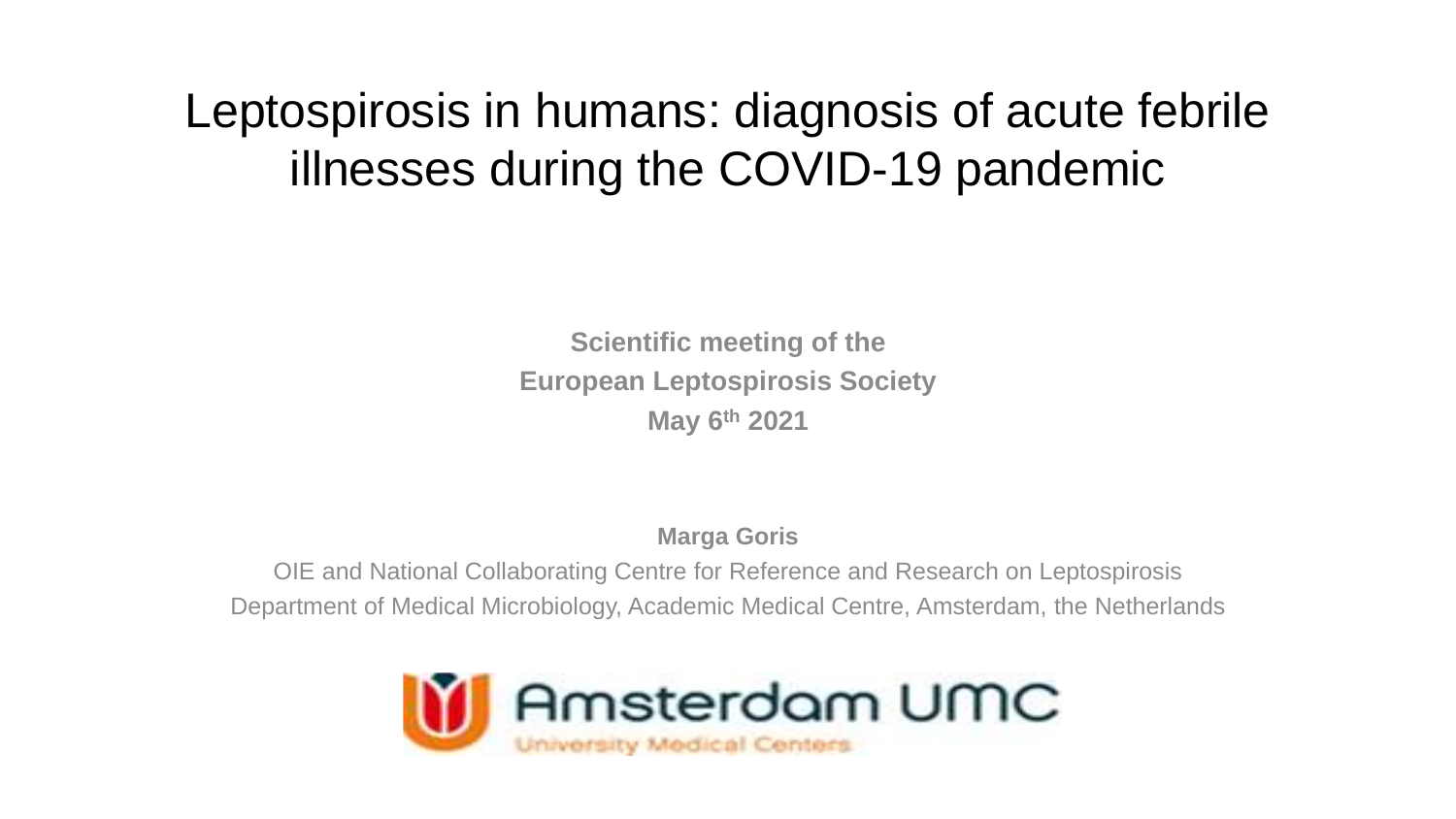## Leptospirosis vs COVID-19

### **Human leptospirosis**

Acute undifferentiated fever with possible headache, muscle pain, chills, jaundice, renal failure

### **Coronavirus disease (COVID-19)**

Acute undifferentiated fever with a variety of clinical manifestations, including cough, headache, myalgia, fatigue.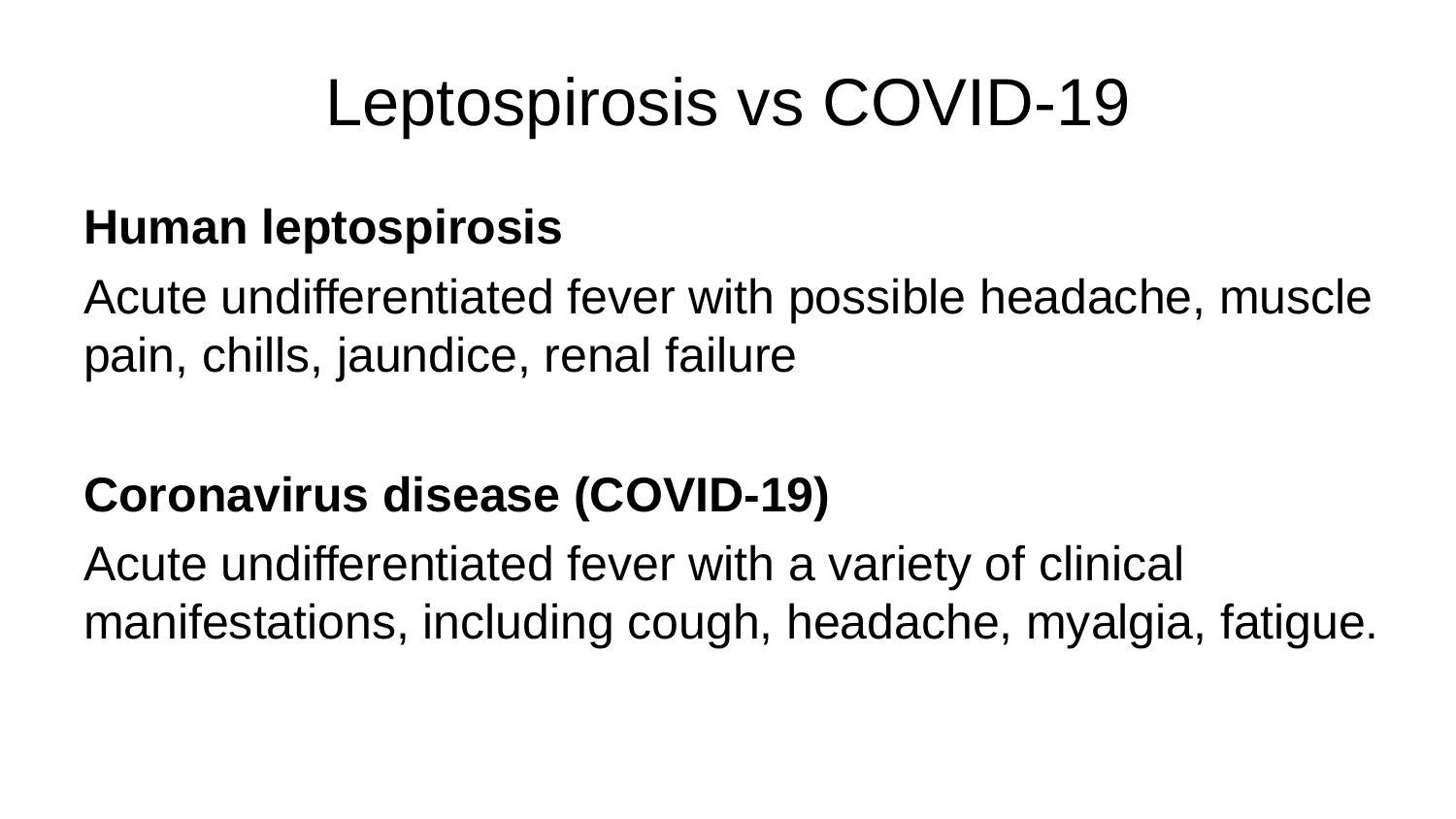### **CLINICAL FEATURES AND DIFFERENTIAL DIAGNOSIS OF LEPTOSPIROSIS\***

| <b>CLINICAL FEATURES</b>                                                                                                                                                                                    |                                                                                                                                                                                                                         | <b>DIFFERENTIAL DIAGNOSIS</b>                                                                                                                                                                                                                                                                                                                    |                                                                                                                                                                                                                                                                                                                         |
|-------------------------------------------------------------------------------------------------------------------------------------------------------------------------------------------------------------|-------------------------------------------------------------------------------------------------------------------------------------------------------------------------------------------------------------------------|--------------------------------------------------------------------------------------------------------------------------------------------------------------------------------------------------------------------------------------------------------------------------------------------------------------------------------------------------|-------------------------------------------------------------------------------------------------------------------------------------------------------------------------------------------------------------------------------------------------------------------------------------------------------------------------|
| • fever<br>• severe headache<br>• myalgias<br>• conjunctival suffusion<br>• jaundice<br>• general malaise<br>• stiff neck<br>$\bullet$ chills<br>• abdominal pain<br>• joint pain<br>• anorexia<br>• nausea | • vomiting<br>• diarrhoea<br>• oliguria/anuria<br>• haemorrhages<br>$\bullet$ skin rash<br>• photophobia<br>$\bullet$ cough<br>• cardiac arrhythmia<br>• hypotension<br>• mental confusion<br>• psychosis<br>· delirium | • influenza<br>• dengue and dengue haemorrhagic<br>fever<br>• hantavirus infection, including<br>hantavirus pulmonary syndrome or<br>other respiratory distress syndromes<br>• yellow fever and other viral<br>haemorrhagic fevers<br>• rickettsiosis<br>• borreliosis<br>• brucellosis<br>• malaria<br>• pyelonephritis<br>• aseptic meningitis | • chemical poisoning<br>• food poisoning<br>• typhoid fever and other enteric<br>fevers<br>• viral hepatitis<br>• pyrexia of unknown origin (PUO)<br>• primary HIV seroconversion<br>• legionnaire's disease<br>• toxoplasmosis<br>• infectious mononucleosis<br>• pharyngitis<br>• Coronavirus disease<br>(COVID-19)?? |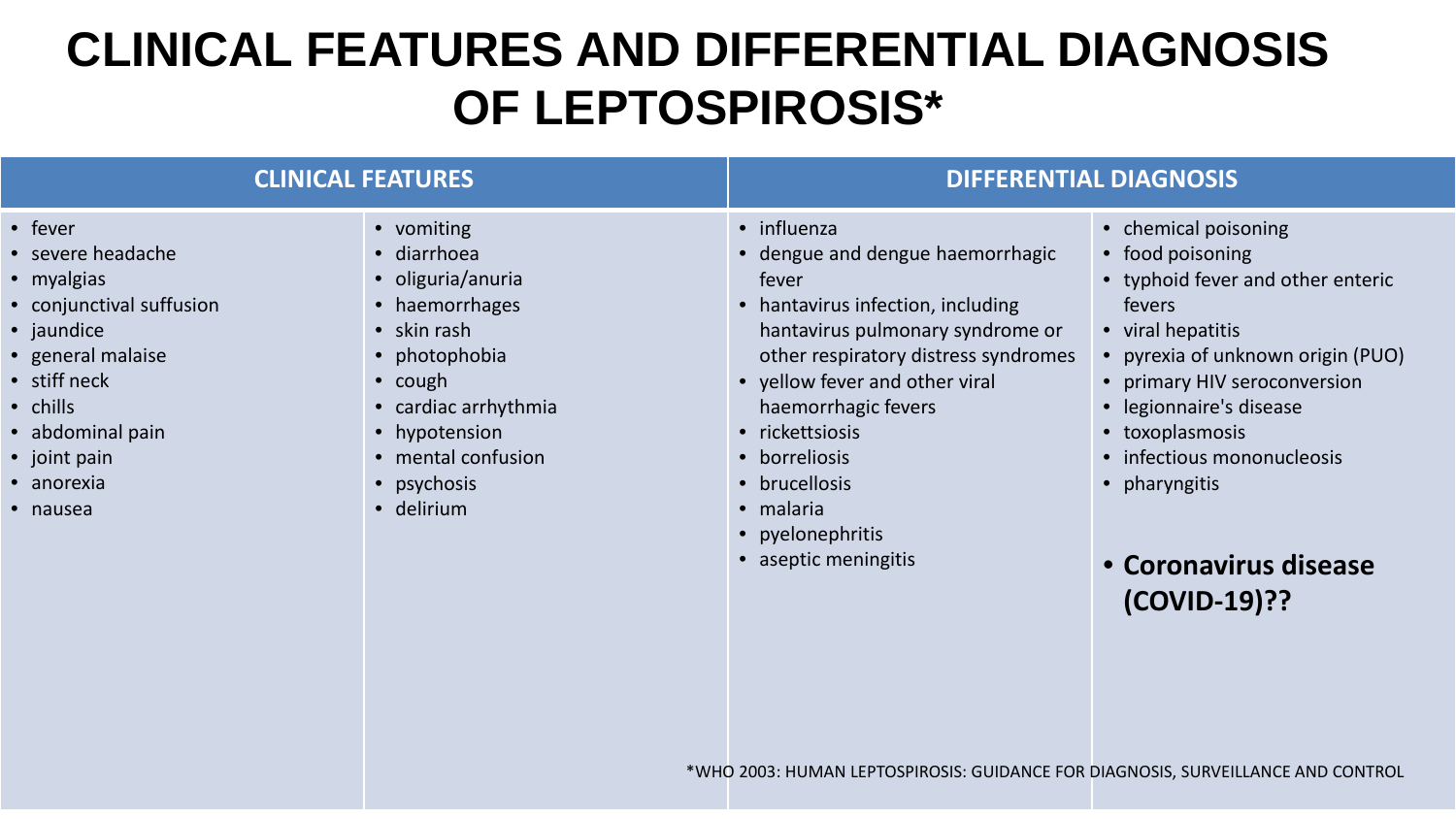#### **CLINICAL FEATURES COVID-19 vs LEPTOSPIROSIS**

| Coronavirus disease (COVID-19)* | <b>Coronavirus disease (COVID-19) and</b> | Leptospirosis**              |
|---------------------------------|-------------------------------------------|------------------------------|
|                                 | <b>Leptospirosis</b>                      |                              |
| <b>Most common symptoms</b>     |                                           | <b>Most common symptoms</b>  |
| fever                           | fever                                     | fever (97%)                  |
| dry cough                       |                                           |                              |
| tiredness                       |                                           |                              |
|                                 | headache                                  | headache (68%)               |
|                                 | chills                                    | chills (63%)                 |
|                                 | diarrhea                                  | diarrhea (57%)               |
|                                 | vomiting                                  | vomiting (49%)               |
|                                 | general malaise                           |                              |
|                                 | skin rash                                 |                              |
|                                 | abdominal pain                            |                              |
|                                 | anorexia                                  |                              |
|                                 | nausea                                    |                              |
|                                 | mental confusion                          |                              |
|                                 | delirium                                  |                              |
|                                 |                                           | myalgias (75%)               |
|                                 |                                           | conjunctival suffusion (48%) |
|                                 |                                           | jaundice (52%)               |
|                                 |                                           | oliguria/anuria (36%)        |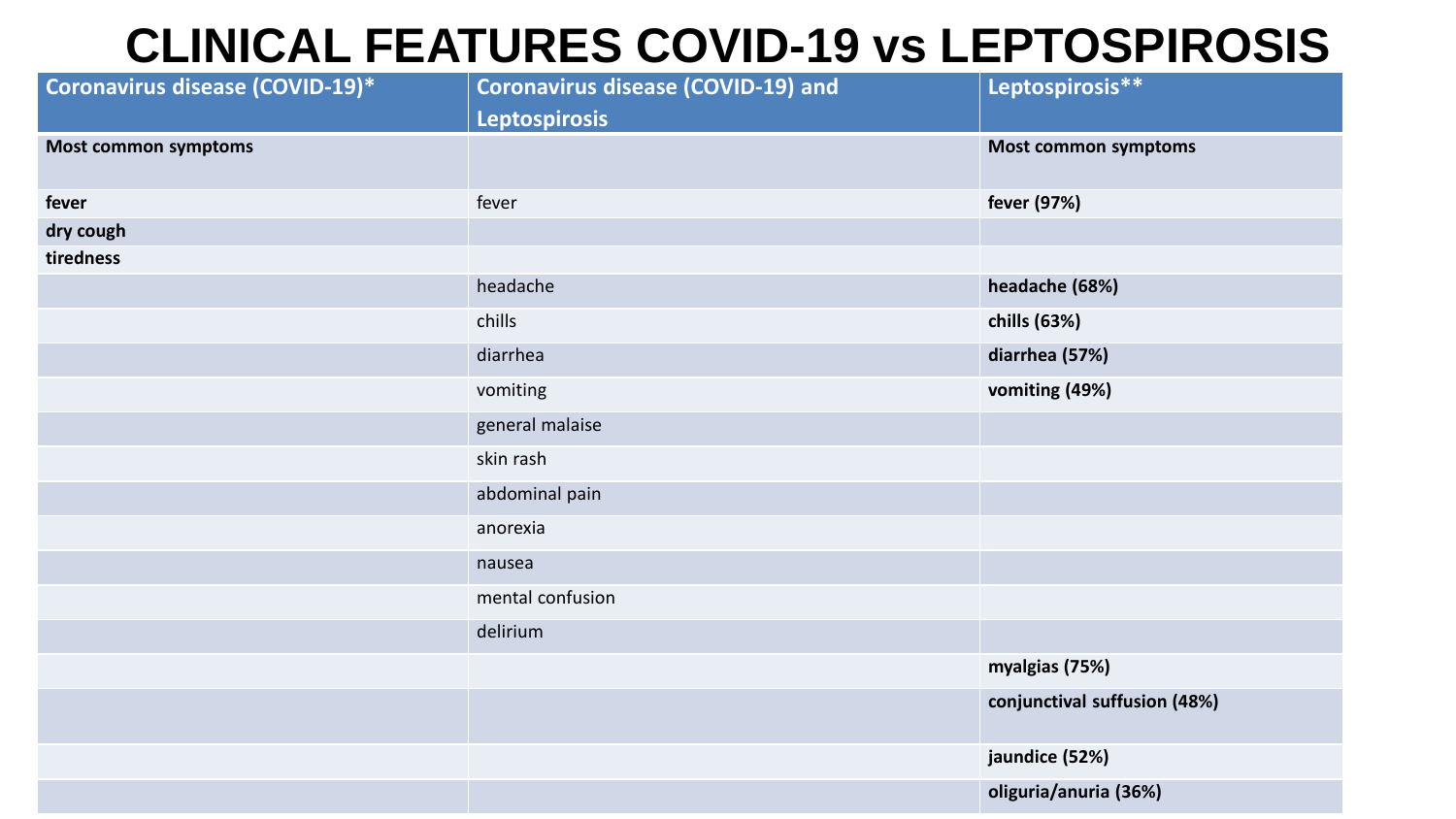#### **CLINICAL FEATURES COVID-19 vs LEPTOSPIROSIS**

| Coronavirus disease (COVID-19)*             | <b>Coronavirus disease (COVID-19) and</b> | Leptospirosis**    |
|---------------------------------------------|-------------------------------------------|--------------------|
|                                             | <b>Leptospirosis</b>                      |                    |
| sore throat                                 |                                           |                    |
| loss of taste or smell                      |                                           |                    |
| difficulty breathing or shortness of breath |                                           |                    |
| chest pain or pressure                      |                                           |                    |
| loss of speech or movement                  |                                           |                    |
| common cold, dizzy                          |                                           |                    |
| discolouration of fingers or toes           |                                           |                    |
| ocular pain                                 |                                           |                    |
| conjunctivitis                              |                                           |                    |
| aches and pain                              |                                           |                    |
|                                             |                                           | stiff neck         |
|                                             |                                           | haemorrhages       |
|                                             |                                           | cardiac arrhythmia |
|                                             |                                           | hypotension        |
|                                             |                                           | cough              |
|                                             |                                           | joint pain         |
|                                             |                                           | photophobia        |
|                                             |                                           |                    |

\*https://www.who.int/health-topics/coronavirus#tab=tab\_3 and https://lci.rivm.nl/richtlijnen/covid-19

\*\* WHO 2003: HUMAN LEPTOSPIROSIS: GUIDANCE FOR DIAGNOSIS, SURVEILLANCE AND CONTROL / Olszyna DP, Jaspars R, Speelman P, van Elzakker E, Korver H, Hartskeerl RA. Leptospirose in Nederland 1991-1995 [Leptospirosis in the Netherlands, 1991-1995]. Ned Tijdschr Geneeskd. 1998 May 30;142(22):1270-3.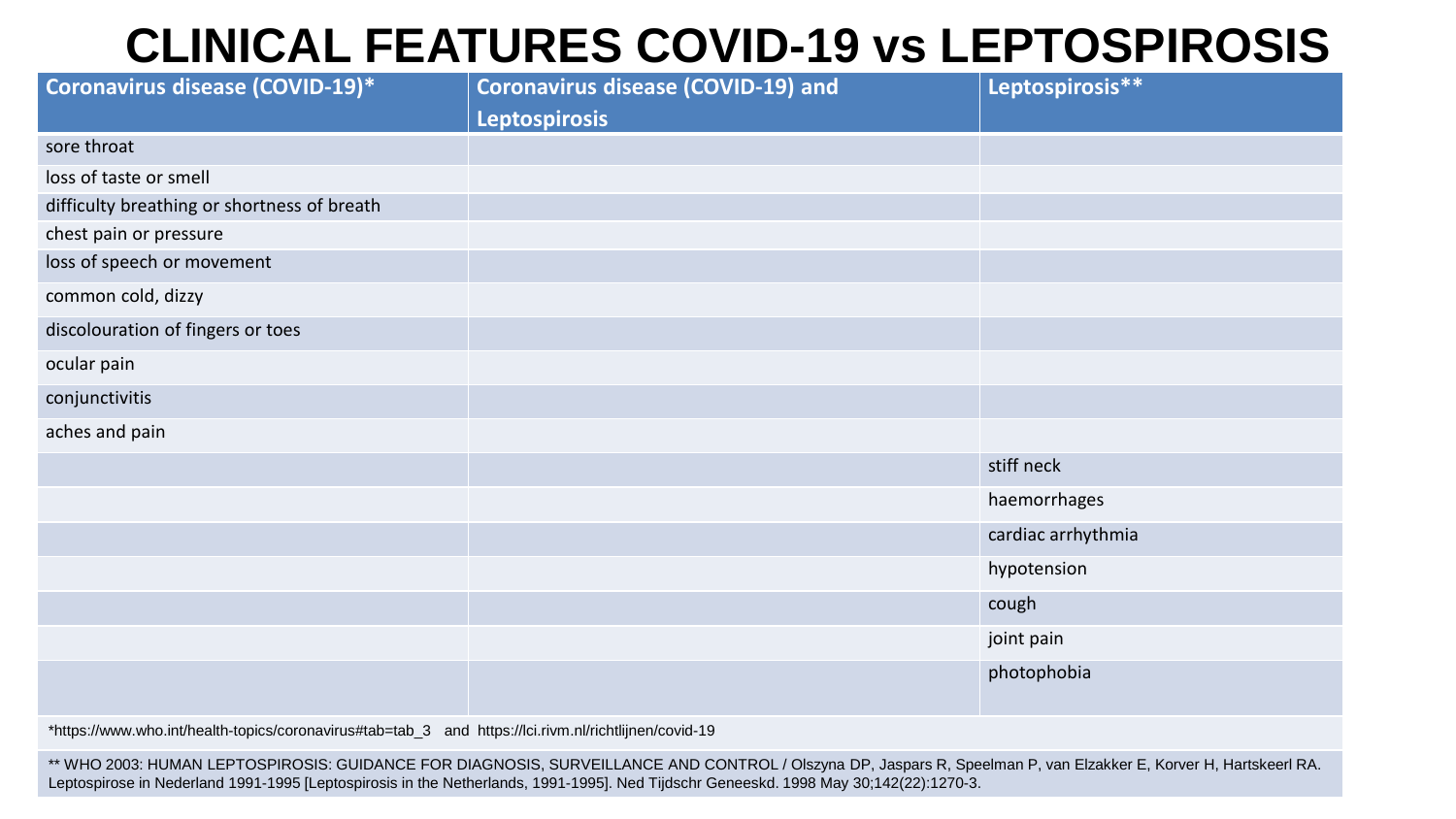# **Leptospirosis in times of COVID-19 pandemic**

- Focus on possible COVID-19 patients
- Only to health facility when seriously sick
- Avoid to visit health facility to avoid contact with possible COVID-19 patients
- Increased work load microbiology laboratories
- Less traveling abroad
- Stay at home / More outdoor recreation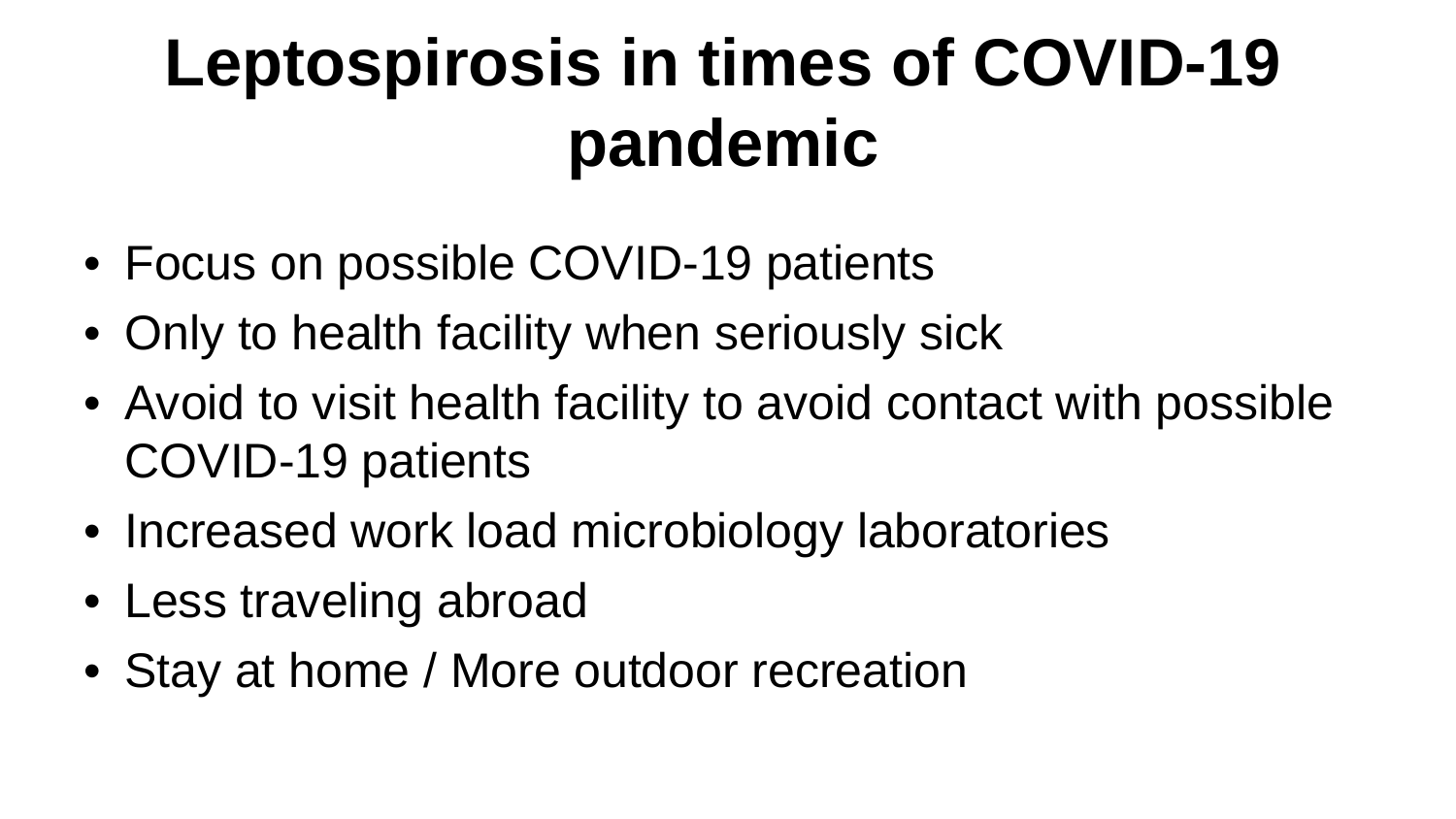# **Laboratory diagnosis of leptospirosis**

Leptospirosis Reference laboratory Amsterdam

PCR (in house), Culture, ELISA (in house), MAT (Microscopic Agglutination Test)

|                  | ≤10 days post onset<br>symptoms | >10 days post onset<br>symptoms |
|------------------|---------------------------------|---------------------------------|
| Culture blood    | yes                             |                                 |
| Culture urine    |                                 | yes                             |
| <b>PCR blood</b> | yes                             |                                 |
| PCR urine        | yes                             | yes                             |
| <b>ELISA</b>     | yes                             | yes                             |
| <b>MAT</b>       |                                 | yes                             |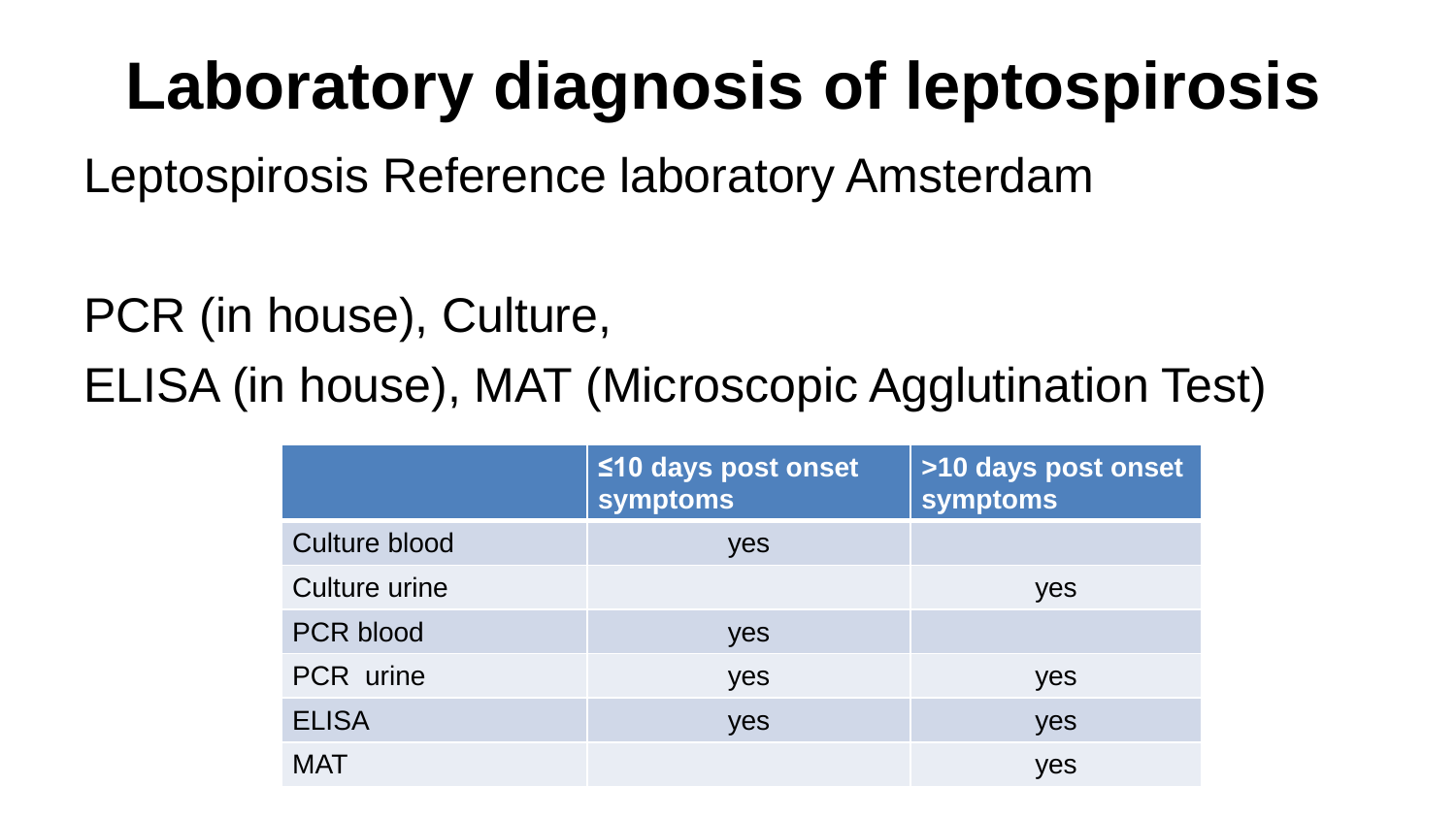## Confirmed leptospirosis cases

### **leptospirosis cases:**

- Treated with Antibiotics 84%
- Hospital Admission 74%
- Intensive Care Admission 18%
- Dialysis 12%
- Deceased 3%

Goris MG, Boer KR, Duarte TA, Kliffen SJ, Hartskeerl RA. Human leptospirosis trends, the Netherlands, 1925-2008. Emerg Infect Dis. 2013 Mar;19(3):371-8.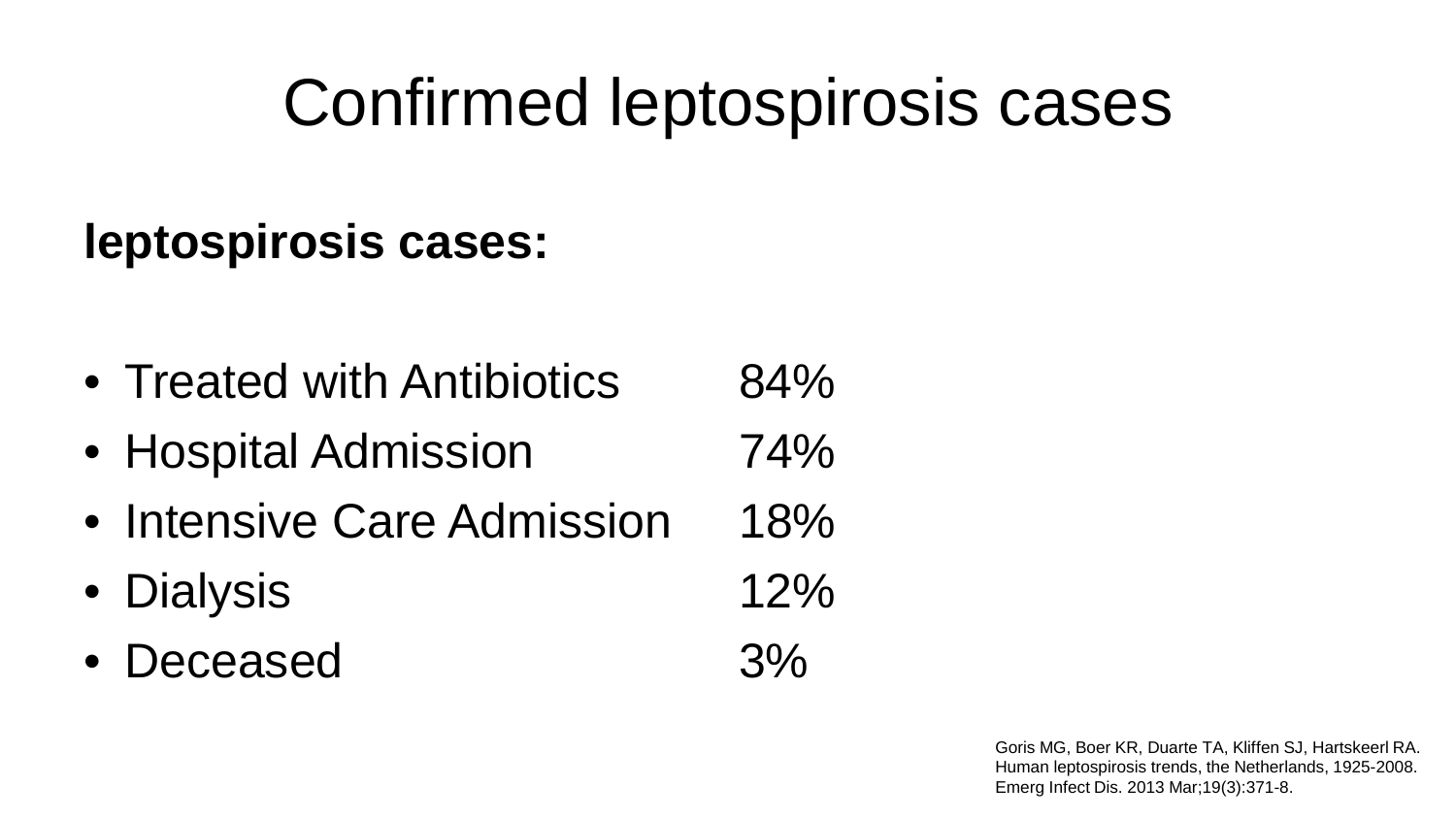### Leptospirosis patients in the Netherlands 2010-2020

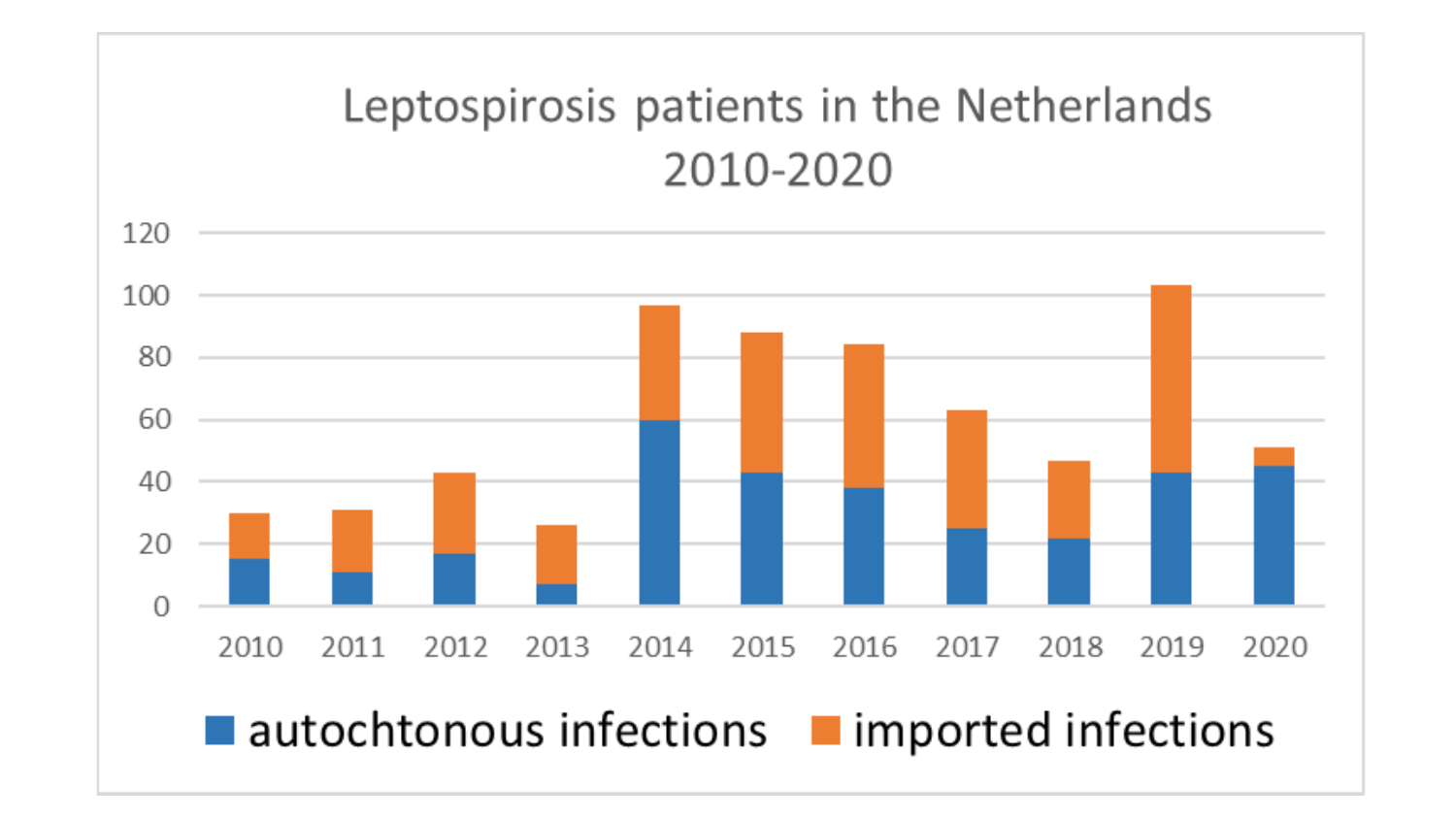### Positivity rate of suspected leptospirosis and male/female distribution (the Netherlands)

| year | <b>Positivity rate</b>                                                                      | <b>Male proportion</b>                                               |
|------|---------------------------------------------------------------------------------------------|----------------------------------------------------------------------|
|      | (number of positive leptospirosis patients/<br>number of submitted suspected patients)*100% | (number of males/<br>number of positive leptospirosis patients)*100% |
| 2017 | 5.9%                                                                                        | 76.2%                                                                |
| 2018 | 5.3%                                                                                        | 78.7 %                                                               |
| 2019 | 10.7%                                                                                       | 80.4 %                                                               |
| 2020 | $7.7\%$                                                                                     | 88.7 %                                                               |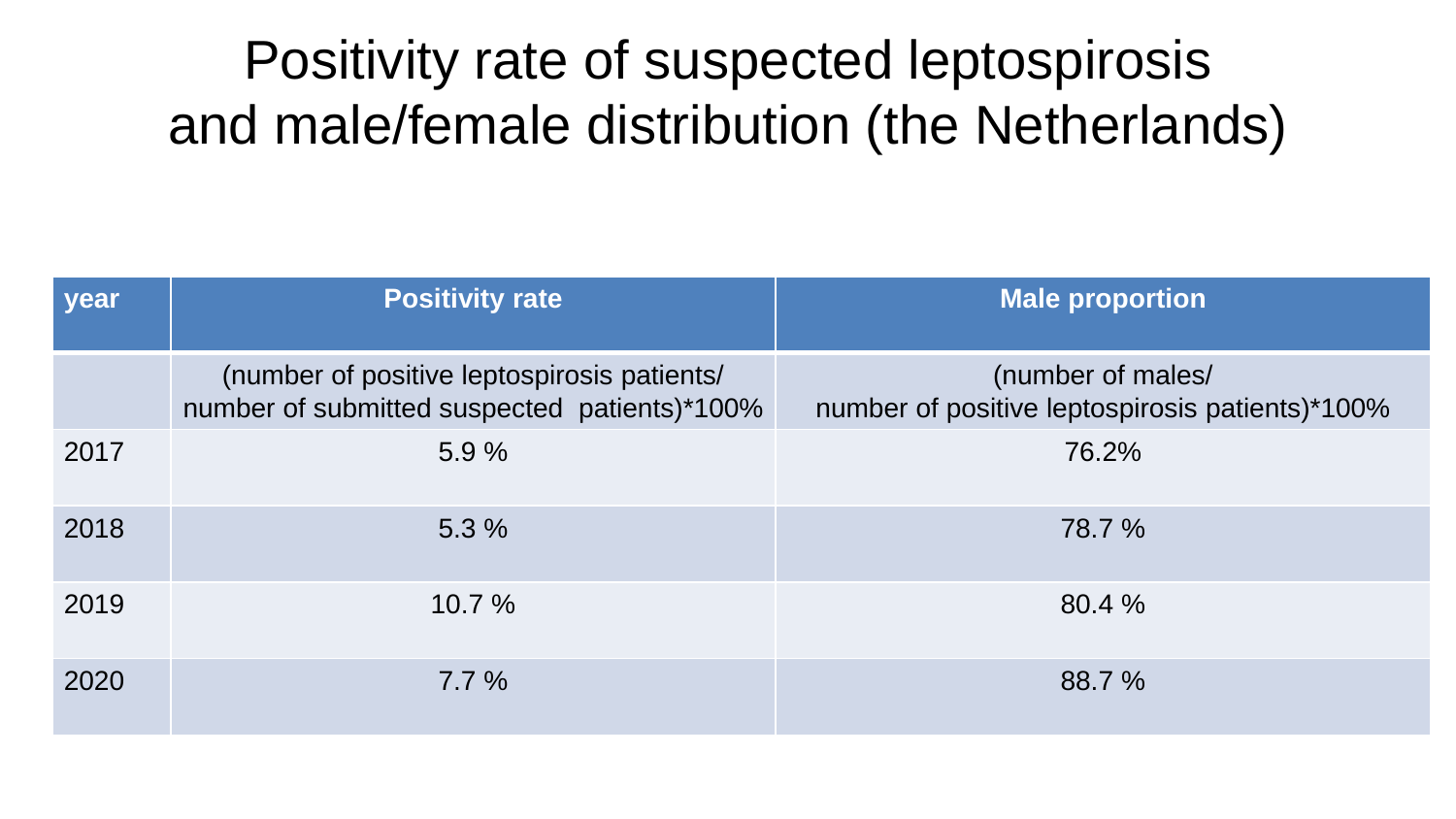### Autochtonous leptospirosis infections (the Netherlands)

## routes of infection

| <b>year</b> | Job related $(2%)$ | Recreational activities ( $\geq$ %) Surface water contact ( $\geq$ %) |    |
|-------------|--------------------|-----------------------------------------------------------------------|----|
| 2017        |                    | 32                                                                    |    |
| 2018        | 13                 | 32                                                                    | 50 |
| 2019        | 35                 | 44                                                                    | 56 |
| 2020        | 20                 |                                                                       | 58 |